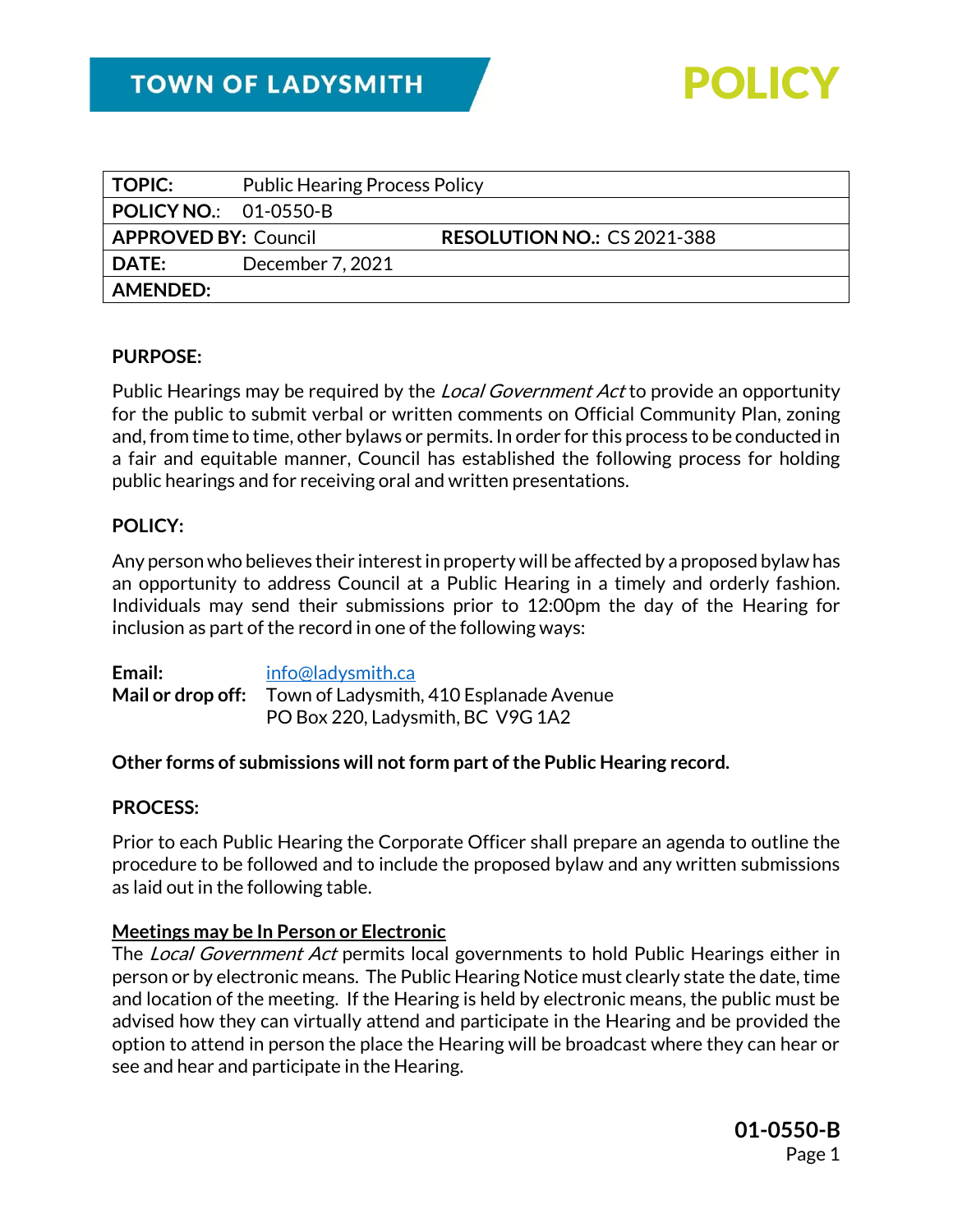

## **Written Submissions:**

Staff will manage written correspondence received (by mail, email, or hand delivery as noted in this policy) in relation to a proposed amendment being considered at a Public Hearing as follows:

| <b>Time received</b>                                                                                                                                                                                                          | <b>Process</b>                                                                                                                                                                                                                                                                                                                                                                                                                                                 |
|-------------------------------------------------------------------------------------------------------------------------------------------------------------------------------------------------------------------------------|----------------------------------------------------------------------------------------------------------------------------------------------------------------------------------------------------------------------------------------------------------------------------------------------------------------------------------------------------------------------------------------------------------------------------------------------------------------|
| Correspondence received<br>prior to the bylaw being<br>considered for 1 <sup>st</sup> and 2 <sup>nd</sup><br>readings, or prior to receiving<br>direction to proceed to Public<br>Hearing.                                    | If addressed to staff, retained in file.<br>$\bullet$<br>If addressed to Council, circulated to Council as<br>general correspondence.<br>Does not form part of the Public Hearing record.                                                                                                                                                                                                                                                                      |
| Correspondence received (as<br>outlined in the policy) after $1st$<br>and $2nd$ readings but prior to<br>the Public Hearing. Deadline<br>for receipt of correspondence<br>set at 12:00pm on the day of<br>the Public Hearing. | Compiled and made ready for public review at the<br>Public Hearing.<br>Included in the Public Hearing agenda if received<br>prior to the agenda printing deadline.<br>Included as a late agenda memo if received after<br>the agenda printing deadline and prior to 12:00pm<br>on the day of the Public Hearing.<br>Forms part of the official record which is available<br>to the public and placed on the Town's website.                                    |
| Correspondence received<br>after 12:00pm on the day of<br>the Public Hearing but before<br>the close of the Public<br>Hearing.                                                                                                | For in-person Public Hearings, submissions must be<br>provided in person prior to the close of the Hearing<br>to be considered part of the formal record.<br>For electronic Public Hearings, written submissions<br>must be sent via email or provided in person to the<br>designated staff member in attendance at the<br>designated place where the Hearing is broadcast<br>prior to the close of the Hearing to be considered<br>part of the formal record. |
| Correspondence received                                                                                                                                                                                                       | Correspondence is retained on file.<br>$\bullet$                                                                                                                                                                                                                                                                                                                                                                                                               |
| after the close of the Public                                                                                                                                                                                                 | Not circulated to Council.                                                                                                                                                                                                                                                                                                                                                                                                                                     |
| Hearing.                                                                                                                                                                                                                      | Does not form part of the Public Hearing record.                                                                                                                                                                                                                                                                                                                                                                                                               |

### **At the Public Hearing:**

- The Chair will call the Public Hearing to order and describe the purpose and procedures of the Public Hearing.
- The Chair will inform the public that each speaker will be permitted to address the Hearing for a maximum of ten (10) minutes. All comments must be relevant to the issues at hand.
- The Chair will inform the public that the Hearing may be recorded and livestreamed